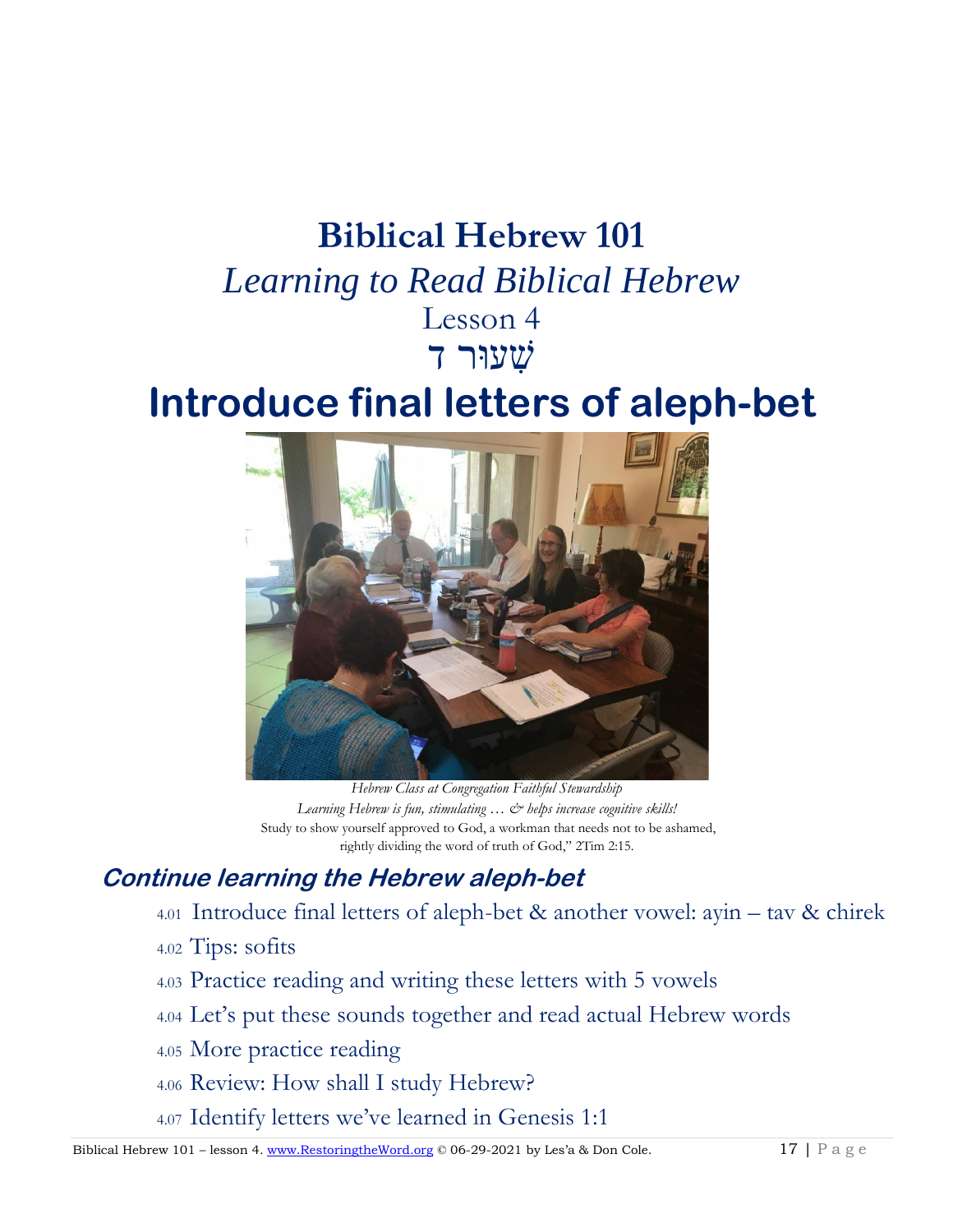## **Learn the last letters – new vowel (chirek vowel)**

In this lesson, we will:

- Begin to learn the remaining letters in the Hebrew aleph-bet.
- Learn the chirek vowel

## **4.01 Introduce the final letters of aleph-bet & another vowel**

- 1. Read the name of each letter below. (Refer to Sound of Letter column for pronunciation)
- 2. Do *the hand*: make a fist with your right hand. Point thumb down and say *aleph*. Raise index finger

| Letters (aka consonants) & Vowels (aka nikkudot וְקָדוֹת)                                                        |                         |                                                                                                                                                    |                           |                                                                                             |                   |
|------------------------------------------------------------------------------------------------------------------|-------------------------|----------------------------------------------------------------------------------------------------------------------------------------------------|---------------------------|---------------------------------------------------------------------------------------------|-------------------|
| Please note: there are 2 forms of the $\blacksquare$ ).                                                          |                         |                                                                                                                                                    |                           |                                                                                             |                   |
|                                                                                                                  |                         | The 1 <sup>st</sup> is $\triangleright$ ( <i>pay</i> , which has a dot) while the 2 <sup>nd</sup> is $\triangleright$ ( <i>fay</i> , with no dot). |                           |                                                                                             |                   |
|                                                                                                                  |                         | (There is also the <i>fay sofit</i> $\Gamma$ which has the same sound as the <i>fay</i> $\mathbf{D}$ ).                                            |                           |                                                                                             |                   |
| <b>Book print</b>                                                                                                | <b>Numeric</b><br>Value | Name of letter                                                                                                                                     | Sound of<br><b>letter</b> | <b>Block Print</b><br>(as in English, there<br>are slight variations<br>in letters' shapes) | Write each letter |
| צ                                                                                                                | 70                      | ayin                                                                                                                                               | silent                    | ע                                                                                           |                   |
| Ð                                                                                                                |                         | pay                                                                                                                                                | p as in pet               | $\boldsymbol{\Theta}$                                                                       |                   |
| 2 & 5                                                                                                            | 80                      | fay $\&$<br>fay sofit                                                                                                                              | f as in far               | 5 & 5                                                                                       |                   |
| 87                                                                                                               | 90                      | tsade &<br>tsade sofit                                                                                                                             | ts in cats                | $\overline{\mathbf{X}}$<br>$\& Y$                                                           |                   |
|                                                                                                                  | 100                     | koof                                                                                                                                               | k in kept                 | 7                                                                                           |                   |
|                                                                                                                  | 200                     | resh                                                                                                                                               | r in ran                  |                                                                                             |                   |
| 22<br><u> ئاغ</u>                                                                                                | 300                     | shin (sheen)<br>$sin$ (seen)                                                                                                                       | sh in shoe<br>s in set    | Uİ<br>Ù                                                                                     |                   |
| Л                                                                                                                | 400                     | tav                                                                                                                                                | $t$ in top                | $\mathbf{D}$                                                                                |                   |
| <b>Vowel</b> (the aleph is used for<br>illustration purposes. The chirek<br>can be used with most<br>consonants) |                         | Name of<br>vowel                                                                                                                                   | Sound of<br><u>vowel</u>  | Print                                                                                       | Write             |
| Ņ                                                                                                                |                         | $\mathit{chirek:}$ חֵירֵק                                                                                                                          | ee in sleep               | Ķ                                                                                           |                   |

- say *bet*. Lift middle finger - say *gimmel*. Lift ring finger – say *dalet*. And finally lift pinkie – say *hay*

3. Print each letter. (Copy the Block print below & refer to Aleph-Bet chart for letter formulation.)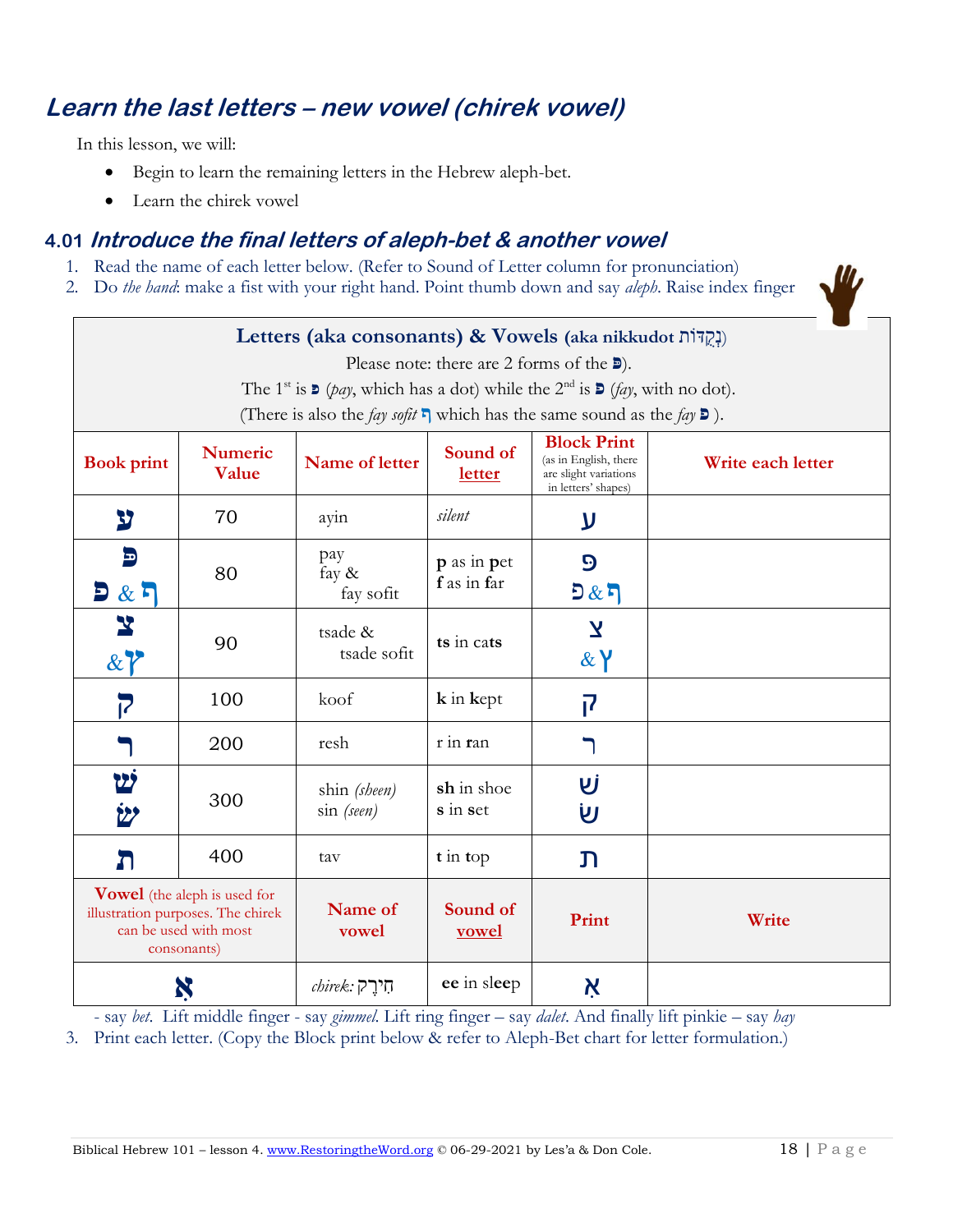# 4.03 Practice reading and writing these letters with 5 vowels

|                              | 5 vowels: patach & kamats, and segol & tsere, and chirek                                  | The last 7 letters (consonants # 16-22) and |                    |                      |
|------------------------------|-------------------------------------------------------------------------------------------|---------------------------------------------|--------------------|----------------------|
| Letter<br>Name               |                                                                                           | Sound                                       | <b>Block</b>       | Write letter & vowel |
| צ                            | ayin                                                                                      | silent                                      | ע                  |                      |
| y                            | ayin with patach                                                                          | ah as in spa                                | λī                 |                      |
| ¥                            | ayin with segol                                                                           | eh as in bed                                | ή                  |                      |
| ¥                            | ayin with tsere                                                                           | eh as in bed                                | ñ                  |                      |
| Y                            | ayin with chirek                                                                          | ee as in sleep                              | Ņ                  |                      |
| Ð                            | pay (has a dagesh/dot inside)                                                             | p as in pay                                 | $\overline{5}$     |                      |
| Ş                            | pay with a dagesh & kamats                                                                | pah                                         | Ģ                  |                      |
| Ģ                            | pay with a dagesh & segol                                                                 | peh                                         | Ģ                  |                      |
| Đ                            | pay with a dagesh & tsere                                                                 | peh                                         | Đ                  |                      |
| Đ                            | pay with a dagesh & chirek                                                                | pee                                         | Ģ                  |                      |
| Đ                            | fay has no dagesh (NOTE: both<br>$\triangleright$ & $\triangleright$ have the same sound) | fay as in far                               | כ                  |                      |
| Ş                            | fay with kamats                                                                           | fah                                         | פִ                 |                      |
| 5<br>$\overline{\mathbf{r}}$ | fay with segol                                                                            | feh                                         | פ                  |                      |
| Þ                            | fay with tsere                                                                            | feh                                         | פ                  |                      |
| Ę                            | fay with chirek                                                                           | fee                                         | Ģ                  |                      |
| ច                            | fay sofit (final letter of word;<br>same sound as $\mathbf{D}$ )                          | f as in far                                 | ካ                  |                      |
| Y                            | tzade                                                                                     | ts, in cats                                 | Σ                  |                      |
| ¥                            | tsade with patach                                                                         | tsah                                        | $\bar{\mathbf{z}}$ |                      |
| ¥                            | tsade with segol                                                                          | tseh                                        | Ķ                  |                      |
| ¥<br>tsade with tsere        |                                                                                           | tseh                                        | <b>ζ</b>           |                      |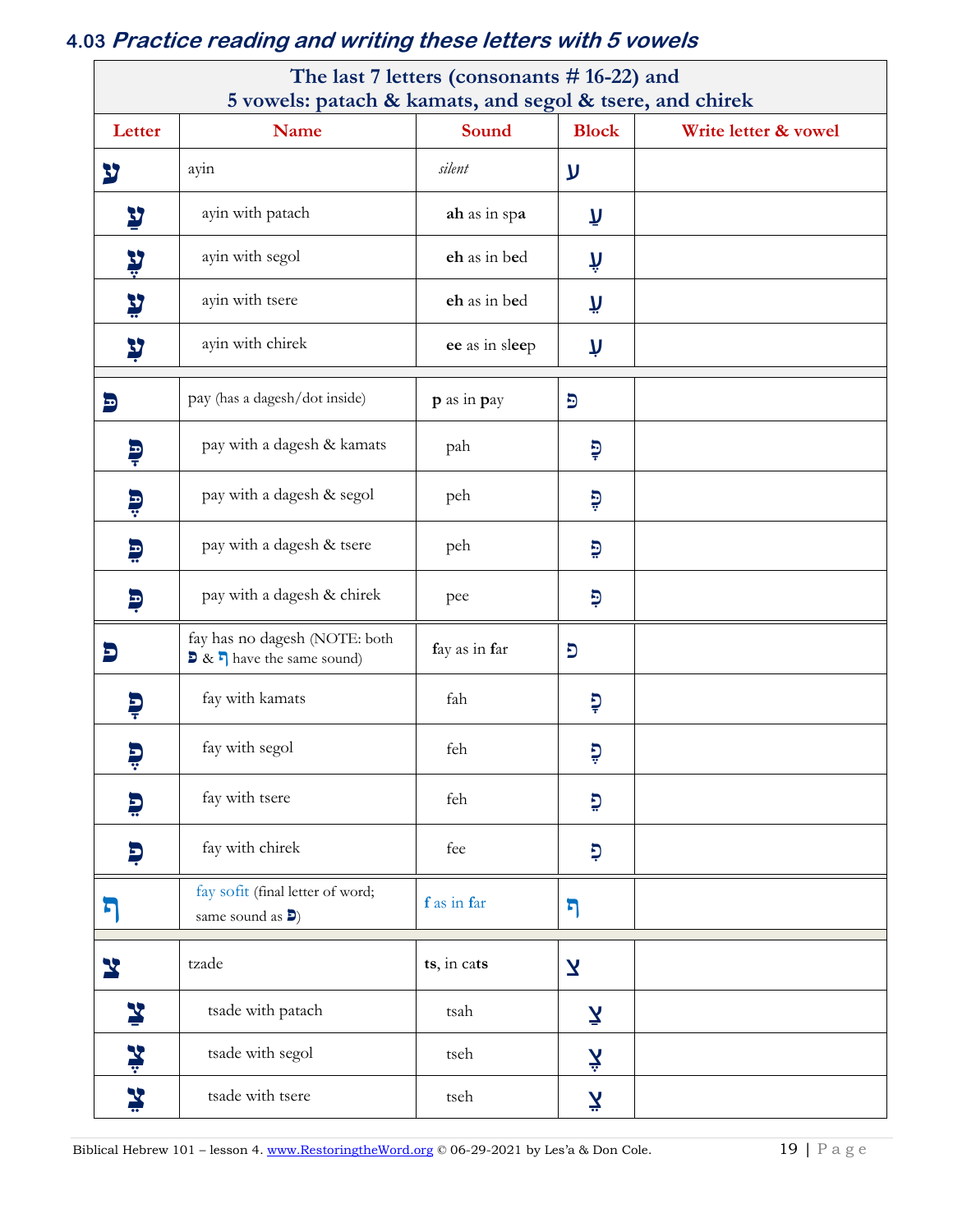| ¥                       | tsade with chirek                                                       | tsee       | Ķ                |  |
|-------------------------|-------------------------------------------------------------------------|------------|------------------|--|
|                         | tsade sofit (final letter of word;<br>same sound as $\mathbf{\Sigma}$ ) | ts in cats | Y                |  |
| 7                       | koof                                                                    | k in keep  | $\overline{P}$   |  |
| $\overline{\mathbf{F}}$ | koof with kamats                                                        | kah        | $\overline{V}$   |  |
| <u>ië</u>               | koof with segol                                                         | keh        | Ç                |  |
| <b>P</b>                | koof with tsere                                                         | keh        | $\sum_{i=1}^{n}$ |  |
| <b>P</b>                | koof with chirek                                                        | kee        | $\overline{R}$   |  |
|                         | resh                                                                    | r in ran   | ר                |  |
|                         | resh with kamats                                                        | rah        | ļ                |  |
|                         | resh with segol                                                         | reh        | ׇׇׇ֢֞׀ <b>ׇ</b>  |  |
|                         | resh with tsere                                                         | reh        | $\mathbb{R}$     |  |
|                         | resh with chirek                                                        | ree        |                  |  |
| ש                       | shin (sheen)                                                            | sh in shoe | ΔÌ               |  |
|                         | shin with patach                                                        | shah       | שַׂ              |  |
|                         | shin with segol                                                         | sheh       | שָׁ              |  |
|                         | shin with tsere                                                         | sheh       | زیا              |  |
| יש                      | shin with chirek                                                        | shee       | Ųj               |  |
| <b>22</b>               | sin (seen)                                                              | $s$ in set | <b>リ</b>         |  |
| <u> ש</u>               | sin with patach                                                         | sah        | <u>שָ</u>        |  |
| <b>اين</b>              | sin with segol                                                          | seh        | Ö                |  |
| <b>ليا</b>              | sin with tsere                                                          | seh        | Ö                |  |
| <u>زيځ</u>              | sin with chirek                                                         | see        | שָׂ              |  |
| ה                       | tav                                                                     | t in top   | J                |  |

Biblical Hebrew 101 - lesson 4. www.RestoringtheWord.org © 06-29-2021 by Les'a & Don Cole.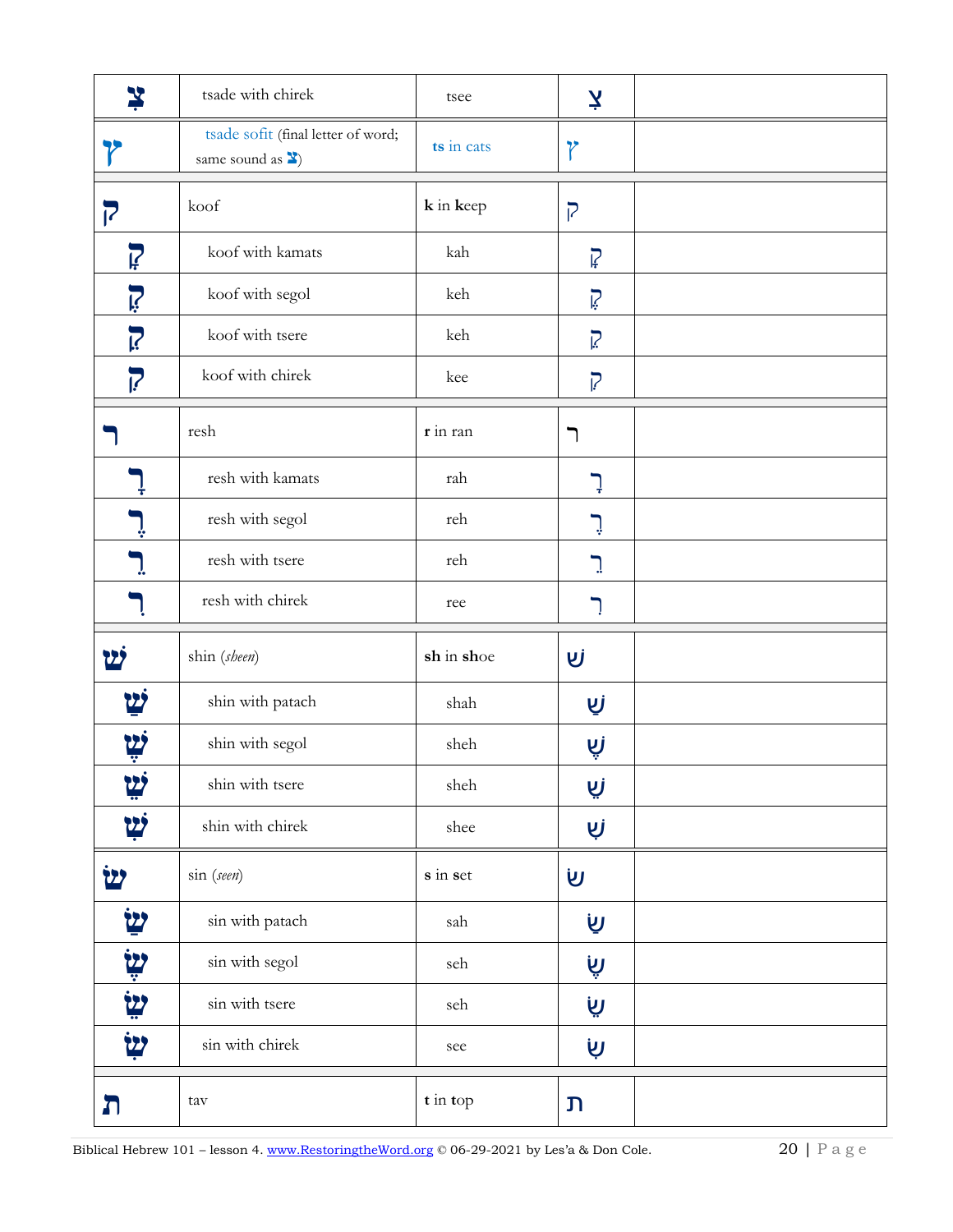| tav with kamats | tah | ηı  |  |
|-----------------|-----|-----|--|
| tav with segol  | teh | اپه |  |
| tav with tsere  | teh | ΥÏ  |  |
| tav with chirek | tee |     |  |

## 4.04 Let's put these sounds together & read actual words!

Our objective is to become familiar with the letters and their sounds .... not to memorize words.

#### **Reminder: How to read Hebrew**

- 1. Hebrew is read right to left and top to bottom. Begin by reading the right-most letter. Then add the vowel that is written below it.
- 2. For example: with the word אָהָב Begin by reading the  $\ddot{\textbf{x}}$ ; then add the  $\overline{\textbf{u}}$ . We now have אָה (ah-ha). Now, we add the 2. Because there is no vowel below this letter, it only has the sound of the consonant. When we put the word altogether we have: אֲהָב (ah-hav).



#### Always remember read: right to left and top to bottom.

| <b>Read &amp; Write words below</b> |                                                                  |                                                                                                     |                                                                                     |  |  |
|-------------------------------------|------------------------------------------------------------------|-----------------------------------------------------------------------------------------------------|-------------------------------------------------------------------------------------|--|--|
| <b>Hebrew</b>                       | <b>Translation</b>                                               | <b>Transliteration</b><br>(please, try to read before<br>looking at transliteration)                | <b>Practice writing each word</b><br>(Use Block print on page 1 of this<br>lesson.) |  |  |
| Е                                   | son of (Aramaic word,<br>Bar Mitzvah)                            | bahr                                                                                                |                                                                                     |  |  |
|                                     | land                                                             | <b>ch</b> -rehtz (note: when a 3<br>or 4-letter word has 2<br>segols, the first gets the<br>accent) |                                                                                     |  |  |
| הנה                                 | behold ('listen up')                                             | hee-neh                                                                                             |                                                                                     |  |  |
| <u>אָמֵן</u>                        | Amen (truly, truth, 'let<br>it be')                              | ah-mehn                                                                                             |                                                                                     |  |  |
|                                     | 1000 (Num 31:7)                                                  | <b>ch</b> -lehf (note: when a 3<br>or 4-letter word has 2<br>segols, the first gets the<br>accent)  |                                                                                     |  |  |
| <b>717</b>                          | David                                                            | Dah-veed                                                                                            |                                                                                     |  |  |
| מָה זֶה?                            | What is this?                                                    | Mah zeh?                                                                                            |                                                                                     |  |  |
|                                     | of course, certainly,<br>for sure, security,<br>safely, securely | beh-tach                                                                                            |                                                                                     |  |  |
|                                     | Paran (Num 13:3)                                                 | Pah-rahn                                                                                            |                                                                                     |  |  |

Refer to laminated aleph-bet sheet to review the entire aleph-bet.